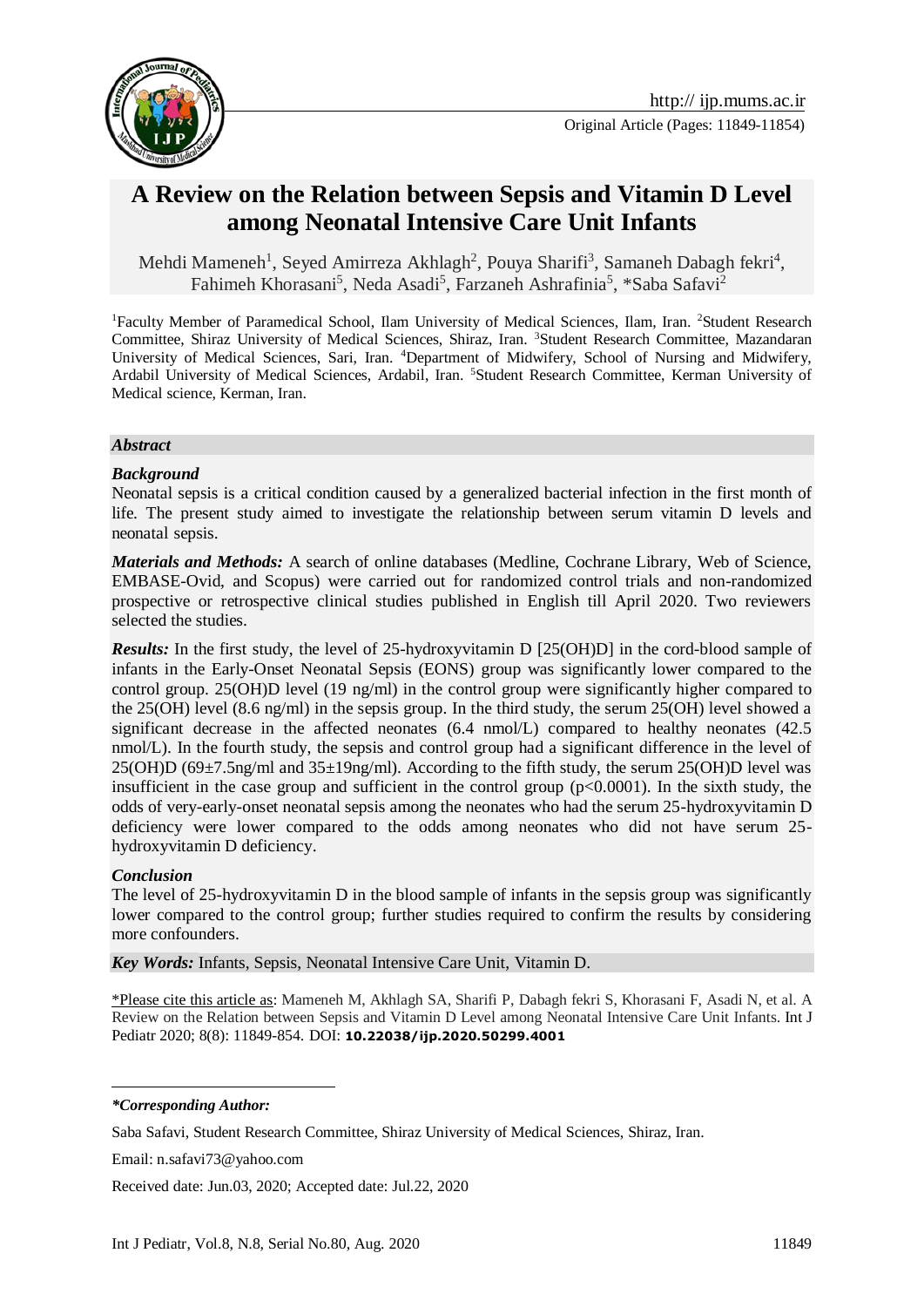### **1- INTRODUCTION**

 Neonatal sepsis is a risk that includes over 40% of neonatal mortality, with more than 3 million neonate deaths annually worldwide (1). The prevalence of the disease has been reported 1-8 cases out of 1000 live births (2). The term neonatal septicemia is earmarked to conditions of bacterial, viral, and fungal infections that exhibit hemodynamic changes, as well as other clinical manifestations, and accompanies considerable somatic injuries and mortality potential. Despite the experience of caring for the suspected neonates or its definite diagnosis for several years, there are still challenges of the consensus in describing neonatal sepsis (3). The clinical diagnosis of the disease is difficult due to its nonspecific symptoms and manifestations, and neonate specialists confront challenges in diagnosing and managing neonatal sepsis contrary to the presence of laboratory tests (4).

Although the survival probability of the infected neonates has enhanced as a result of treatments using the antibiotic regimens, dissatisfaction with its therapeutic management persists (5). Although the symptoms of neonatal sepsis have been identified for a long time, researchers have not yet attained any convincing success (6). Early neonatal sepsis includes the emergence of symptoms during 72 hours after birth and mainly results from the group B streptococcus that manifests during delivery and as a result of vertical mother-to-fetus transmission. The later version emerges from the  $3<sup>rd</sup> - 7<sup>th</sup>$  day after birth owing to environmental contacts with the hospital and the atmosphere of the outdoors. A premature birth (before the due date), and an increase in hospitalization time are of the factors, which raise the potential risk of sepsis. However, some cases of late neonatal sepsis have been reported in the first week to the third month after birth (7). The sepsis-suspicious neonates are examined

using the symptoms of skin colour, Hypotonia, Bradycardia, Apnea, respiratory distress, liver enlargement, digestive symptoms, outnumbered leukocytes, Thrombocytopenia, and metabolic acidosis (8). Consideration of predisposing factors such as hospitalization in an intensive care nursery and the weakness of the immune system, especially in premature neonates, along with maternal factors such as the long-term rupture of the embryonic membrane, unpleasant smell rising from the amniotic fluid during delivery, low-weight, and neonatal anomalies is crucial in diagnosing and managing this disease since they increase the risk of septicemia (9, 10).

Besides, different studies have addressed the low level of 25-hydroxyvitamin D, which is related to aborning low weight, pregnancy age, and even aborning Apgar score (10). The results of studies have referred to the direct relationship between vitamin D deficiency, as a potential risk factor in the weakness of the immune system, and the heightened probability of sepsis pathogenesis. In this respect, the association between deficiency at the average vitamin D level of mothers and the possibility of early neonatal sepsis has been posed (11). According to the results of some studies, the25-hydroxyvitamin D level deficiency in the cord blood is linked to the emergence of sepsis in the first year after birth (12).

Since neonatal sepsis still imposes a heavy burden on the health system even after many years, perceiving the disease phases and controlling them are of utmost importance. In this regard, it is essential to accurately measure the vitamin D serum level of mothers based on the instructions of the health system. Besides, scientific evidence has shown noticeable variations in conditions such as inflammation and stress perception during the assessment of the 25-hydroxyvitamin D levels of pregnant mothers. Thus, more precise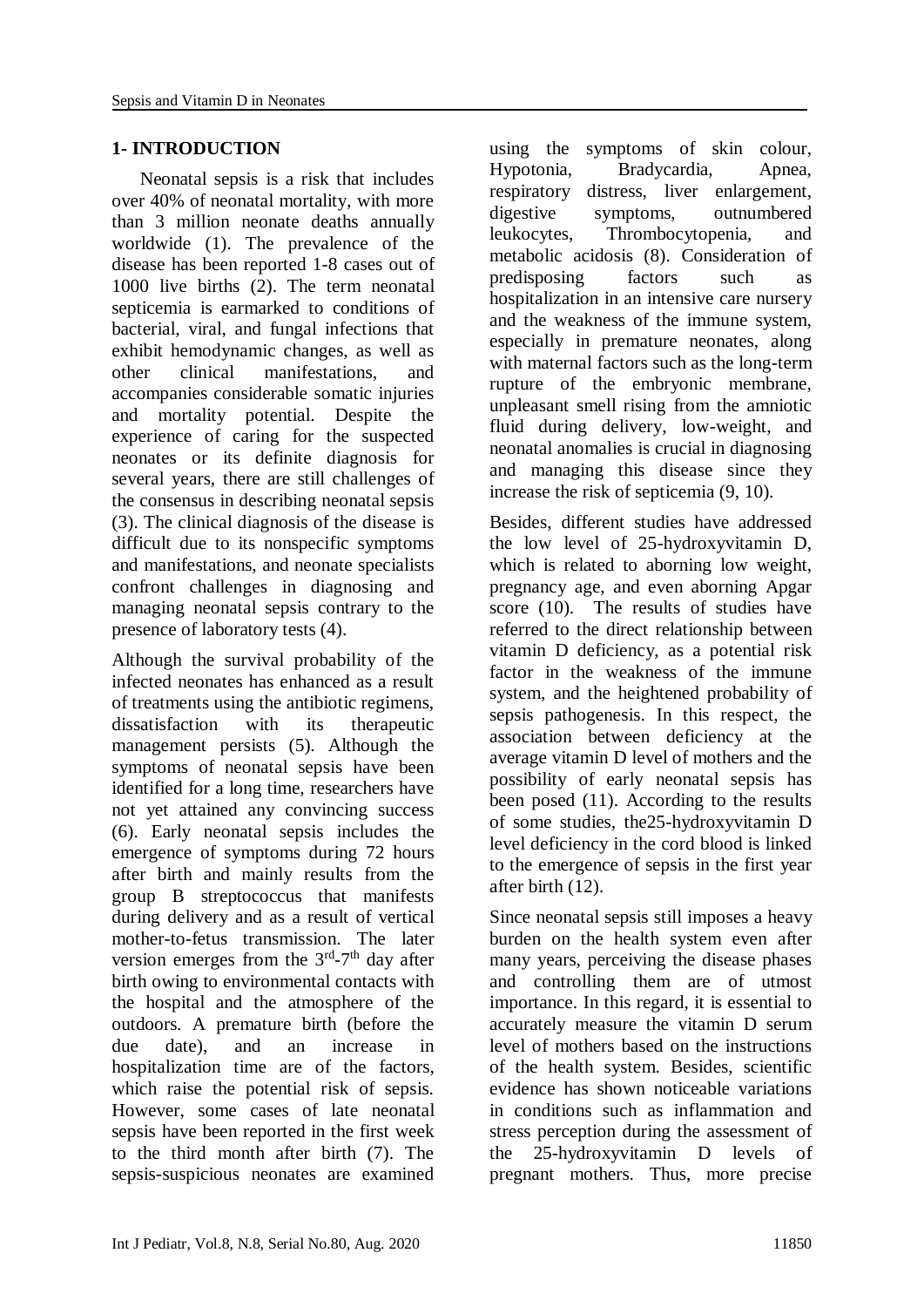measurement and further studies are recommended (13) so that the preventive and therapeutic role of vitamin D in the manifestation and pursuance of neonatal sepsis is clarified (6). The present study aimed to review the studies conducted on determining the mothers' and neonates' vitamin D serum levels, which are associated with neonatal sepsis.

### **2- MATERIALS AND METHODS**

### **2-1. Information sources**

 Following electronic databases were search to find the Relation between Sepsis and Vitamin D Level among neonatal intensive care unit infants: Medline (via PubMed), Cochrane library, EMBASE-Ovid, Web of Science and Scopus for randomized control trial and nonrandomized prospective or retrospective clinical studies. The studies published in English to April 2020. The search was carried out independently in duplication by two reviewers, and the supervisor dissolved any disagreement between the reviews.

# **2-2. Search**

Keywords were a combination of: "Neonatal sepsis/ Sepsis/" AND "Ergocalciferols OR Vitamin D" AND "Infant/Neonate".

# **2-3. Study selection**

A database search was carried out for possible studies. Moreover, the abstracts of the studies were screened for identification of eligible studies and the full-text articles were obtained, assessed, and a final list of included studies was made. This process was carried out independently and in duplication by two reviewers, and the third reviewer resolved any disagreement.

# **3- RESULTS**

 Finally six studies were included in this systematic review. According to the 18-month study by Cizmeci et al., the number of NICU infants with suspected Early-Onset Neonatal Sepsis (EONS) was 53 out of 2,571 live births. The level of 25(OH)D in the cord-blood sample of infants in the study group 12.6 ng/mL (3.1 to 78.9) was significantly lower compared to the control group (median 21 ng/mL (5 to  $118$  ( $p=0.038$ ). The multivariate models showed a relationship between high risk of EONS and low cord-blood  $25(OH)D$  level of  $\langle 30 \text{ ng/ml} \rangle (OR: 5.6;$ 95 % CI: 1.3–23.5) (13).

Cizmeci et al. reported that neonatal 25- OHD levels (19 ng/ml) in the control group were significantly higher compared to the sepsis group. There was a direct correlation between neonatal and maternal 25-OHD levels. The sepsis group exhibited significantly severe vitamin D deficiency (14). In a study conducted by Gamal et al., 50 neonates with early-onset sepsis (25 full-term and 25 preterm infants), and 30 age and sex-matched healthy neonates as controls were included. The mean gestational age was  $34.1 \pm 1.26$  for preterm neonates with sepsis and  $37.5 \pm$ 0.98 for full-term with sepsis. The serum 25-OH D level was significantly lower in the infected neonates  $(6.4 + 1.8$  and  $24.6 +$ 2.2 nmol/L) compared to healthy neonates  $(42.5 \pm 20.7 \text{ and } 50.4 \pm 21.4 \text{ mmol/L}).$ 

There were significant negative correlations between neonatal and maternal 25-OH vitamin D serum levels and all sepsis markers. Moreover, there were significant positive correlations between neonatal and maternal 25-OH vitamin D levels (11). Çekmez et al. included 106 term babies consisted of 20 controls in their study. Newborn blood samples were collected from the first day of sepsis. The patients with sepsis and controls showed a significant difference in the level of  $25(OH)D (69±7.5)$  ng/ml and  $35±19$  ng/ml, p=0.01) (6). In Das et al.'s study, the serum 25(OH)D was assessed, the primary circulating form of vitamin D on 120 subjects in a case-control approach,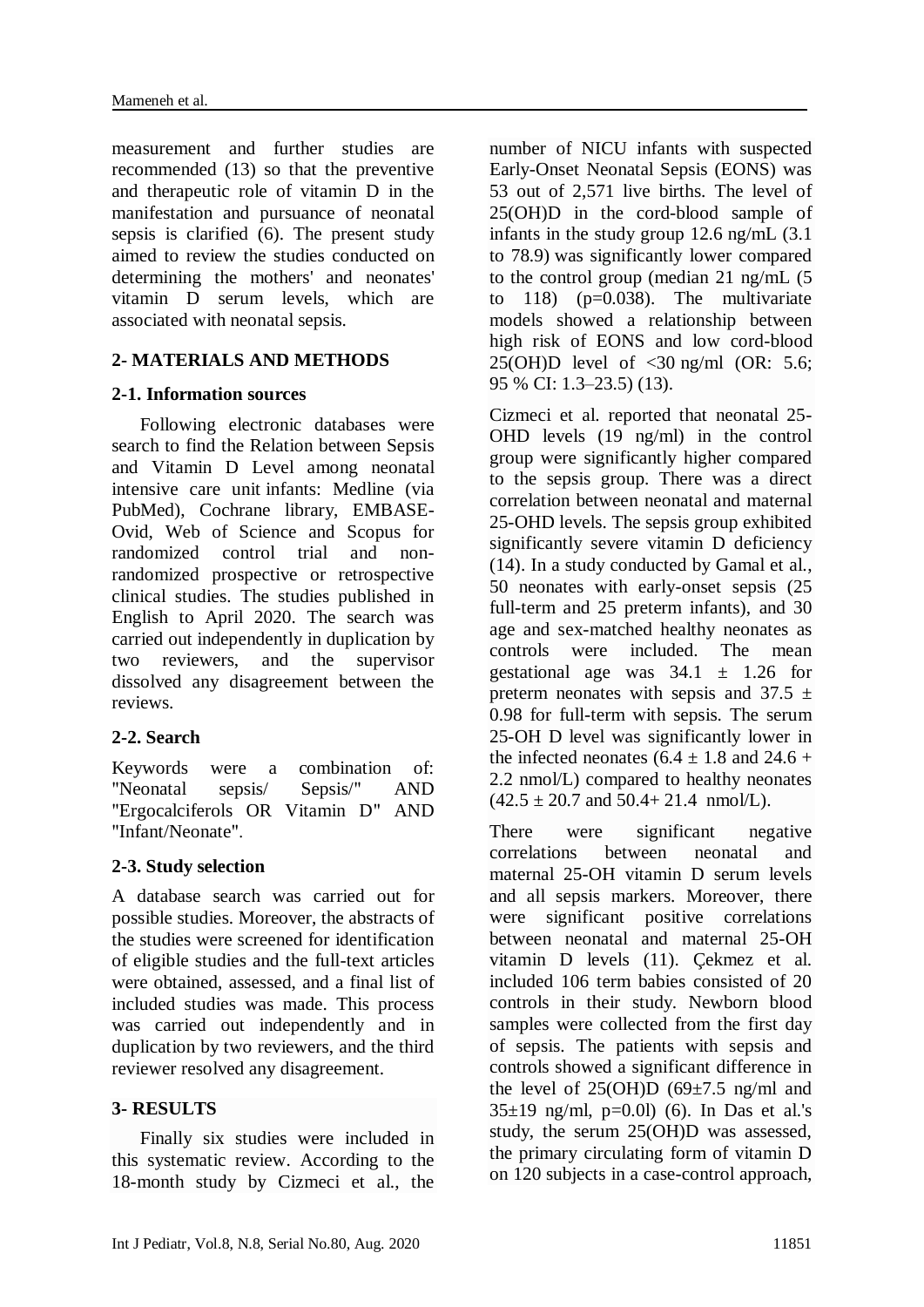recruiting 60 subjects in each category. The serum 25(OH)D level was insufficient (median = 12.16 ng/ml, 95% CI: 3.84– 22.22) in the case group, and sufficient in the control group (median  $= 30.22$  ng/ml, 95% CI: 20.08–46.78; p=0.0001), highlighting the higher prevalence of vitamin D deficiency in case group (15). Oleo et al. conducted a case-control study on maternal serum 25(OH)D levels and the risk of very early-onset neonatal sepsis. The odds of very-early-onset neonatal sepsis among the neonates who were serum 25(OH)D deficient was lower compared to the odds among neonates who were not serum 25(OH)D deficient (OR: - 0.40, 95% CI: 0.13-1.15, p=0.059) (16).

# **4- DISCUSSION**

 This study aimed to investigate the relationship between serum vitamin D levels and neonatal sepsis. Six studies were included into the systematic review. The level of 25-hydroxyvitamin D in the sepsis group was significantly lower compared to control groups. There was a direct correlation between neonatal and maternal 25-OHD levels. Although deficiency at the average level of vitamin D of mothers is a global issue stemming from inappropriate regimens, skin coverage, and insufficient exposure to sunlight, therefore the utilization of the 25 hydroxyvitamin D supplement during pregnancy seems necessary if needed (11).

The role of vitamin D deficiency and its direct association with the pathogenesis power of infections in other diseases have been also posited (17). Various studies has revealed that vitamin D and its metabolites are related to several illnesses, including cancer, diabetes, asthma, and sepsis. Since the innate immune systems of neonates are not fully developed, they are more susceptible to be afflicted by various infections. Hence, the exposure of neonates to sunlight as a conventional method justifies this problem that it can

fortify the neonate's immune system and protect them from other infections (15). Concerning the early sensitivity of neonates to vitamin D deficiency in this period, it may also play the significant role in the growth of uterine lungs. It seems that vitamin D deficiency noticeably reduces lung volume. Moreover, vitamin D deficiency disposes neonates to respiratory infections by reducing their breathing storage (18). However, the neonates whose vitamin D level of their cord blood has been reported normal less suffer from acute respiratory infection (19).

The neonates of the mothers with vitamin D deficiency at their pregnancy show more stertor rate and are at risk of severe respiratory diseases in the first three months of their lives (18). The effect of the serum level adequacy of vitamin D associates with the decreased risk of the vertical transmission of infection from mothers suffering from HIV to fetuses (19). Recent studies have proved the importance of vitamin D besides antibiotic regimens on increasing the survival chance of infants with acute and chronic diseases.

The immediate reception of vitamin D supplements, and consequently, fortifying their immune system against infections, protects susceptible neonates from the emergence of early and late neonatal sepsis (15). Of course, the serum level adequacy of 25-hydroxyvitamin D of mothers is important in the first three months of pregnancy in supplying fetus storage and reinforcing their immune system. This issue is specifically noticed in neonates that are born before the 32nd week of pregnancy (11). Nevertheless, deficiency in the vitamin D storage of mothers in European countries, Canada, and Middle East countries is a global problem, and two-third of young and healthy women suffer from its storage deficiency (20). The risk of affliction by acute respiratory infection is higher among neonates suffering from vitamin D deficiency, and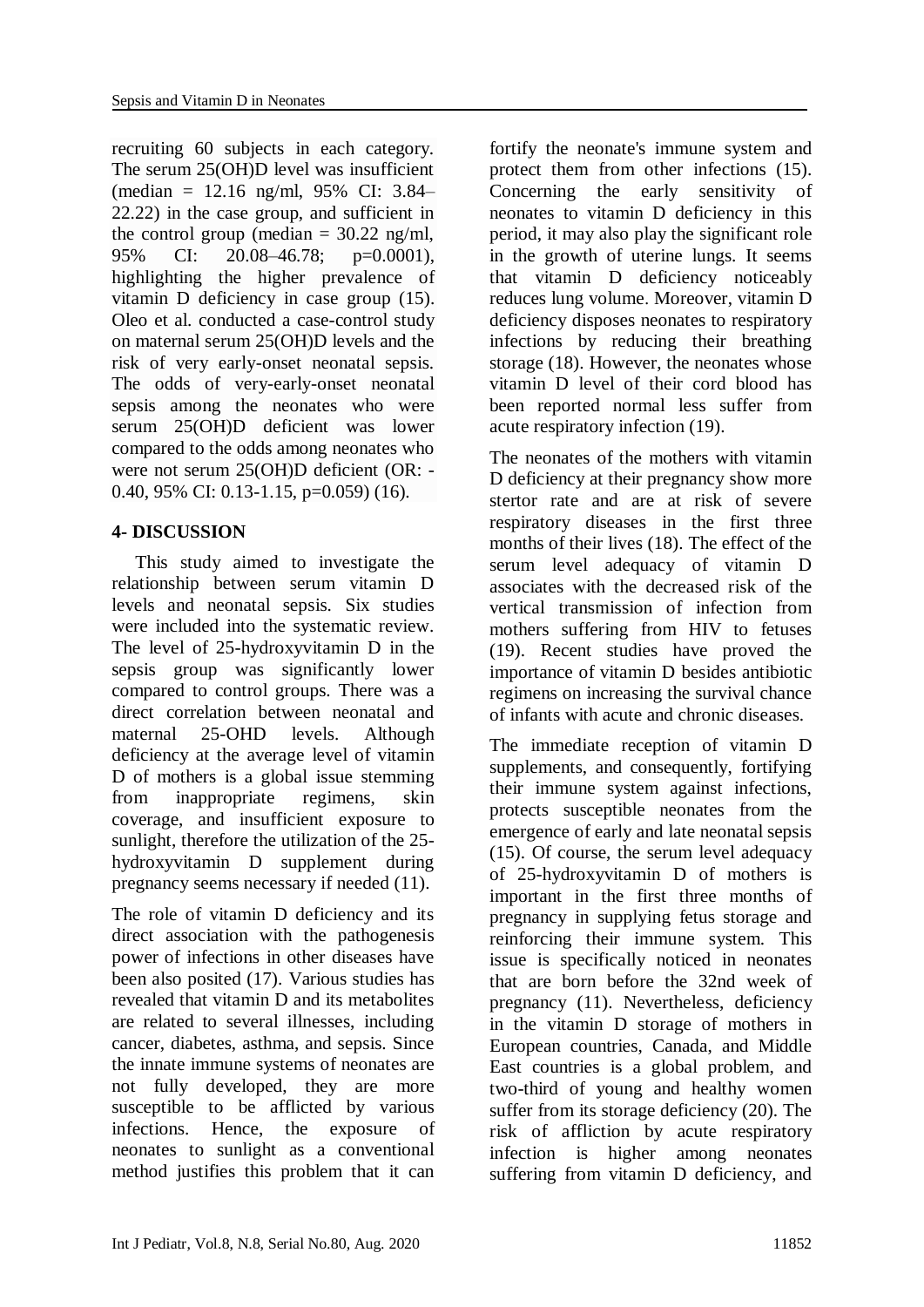this sequel is the common reason for neonatal mortality, particularly in developing countries (18). However, the effect of vitamin D on the immune system has not been well documented; there is dispersed evidence on its effect on neonatal consequences (13). Likewise, the most suitable dose and consumption time of vitamin D by mothers in their pregnancy period for the conservation of sufficient rates in mothers and neonates are not specified. Nevertheless, supervising the agreement of mothers with vitamin D supplements and personalizing the rate of vitamin D supplement based on the measured vitamin D improve vitamin D level in neonates. Some caution concerning the importance of proper nutrition, vitamin D supplement, and exposition to the sunlight should be given to mothers in their pregnancy period (18). Longitudinal studies are required to confirm our results and develop mechanisms between the 25 hydroxyvitamin D and ALRTI serum levels in neonates contriving these observations.

# **5- CONCLUSION**

 The level of 25-hydroxyvitamin D in the blood sample of infants in with sepsis group was significantly lower compared to the control group. There was a direct correlation between neonatal and maternal 25-OHD levels. Further studies are required to confirm the results by considering more confounders.

### **6- CONFLICT OF INTEREST:** None.

### **7- REFERENCES**

1. Tayel SI, Soliman SE, Elsayed HM. Vitamin D deficiency and vitamin D receptor variants in mothers and their neonates are risk factors for neonatal sepsis. Steroids. 2018;134:37-42.

2. Agrawal A, Gupta A, Shrivastava J. Role of Vitamin-D Deficiency in Term Neonates with Late-Onset Sepsis: A Case– Control Study. Journal of Tropical Pediatrics. 2019;65(6):609-16.

3. Wynn JL, Wong HR, Shanley TP, Bizzarro MJ, Saiman L, Polin RA. Time for a neonatal–specific consensus definition for sepsis. Pediatric critical care medicine: a journal of the Society of Critical Care Medicine and the World Federation of Pediatric Intensive and Critical Care Societies. 2014;15(6):523.

4. Patel SJ, Saiman L. Antibiotic resistance in neonatal intensive care unit pathogens: mechanisms, clinical impact, and prevention including antibiotic stewardship. Clinics in perinatology. 2010;37(3):547-63.

5. Mohsen L, Ramy N, Saied D, Akmal D, Salama N, Haleim MMA, et al. Emerging antimicrobial resistance in early and late-onset neonatal sepsis. Antimicrobial Resistance & Infection Control. 2017;6(1):63.

6. Çekmez F, Aydemir G, Yildirim S, Bulut Ö, Tunc T, Kul M, et al. Diagnostic value OF 25-hydroxyvitamin D level and new cytokines IN neonatal sepsis. European Journal of Inflammation. 2014;12(2):297-304.

7. Van Den Hoogen A, Gerards LJ, Verboon-Maciolek MA, Fleer A, Krediet TG. Long-term trends in the epidemiology of neonatal sepsis and antibiotic susceptibility of causative agents. Neonatology.2010;97(1):22- 8.

8. Say B, Uras N, Sahin S, Degirmencioglu H, Oguz SS, Canpolat FE. Effects of cord blood vitamin D levels on the risk of neonatal sepsis in premature infants. Korean journal of pediatrics. 2017;60(8):248.

9. Simonsen KA, Anderson-Berry AL, Delair SF, Davies HD. Early-onset neonatal sepsis. Clinical microbiology reviews. 2014;27(1):21-47.

10. Saboute M, Yavar R, Kashaki M, Khaledi FK, Khalesi N, Rohani F. Investigation of association between maternal 25-OH vitamin D serum levels and neonatal early onset sepsis in newborns by evaluating key factors. Lipids in health and disease. 2019;18(1):153.

11. Gamal TS, Madiha A-AS, Hanan MK, Abdel-Azeem ME-M, Marian GS. Neonatal